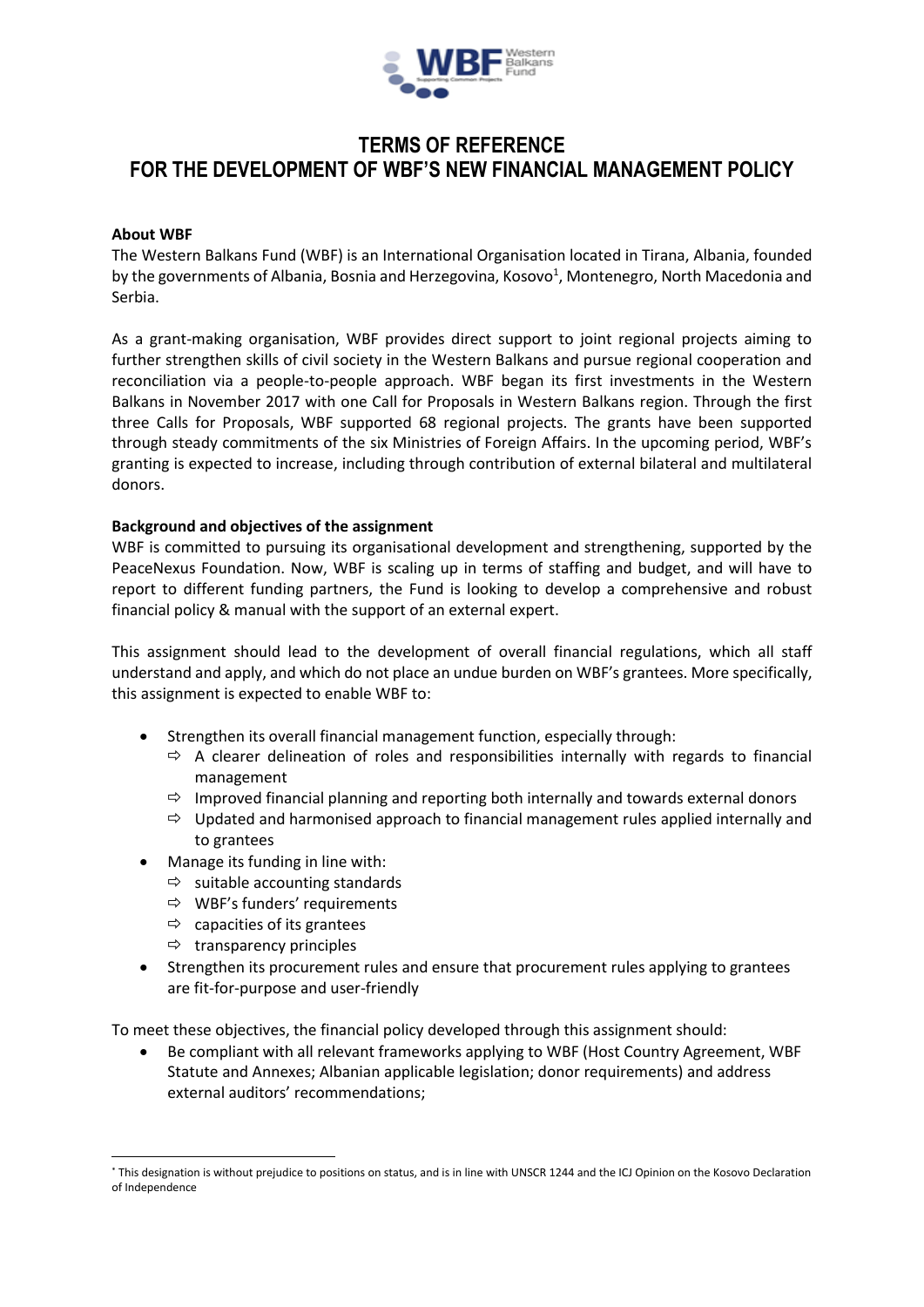

- Cover all aspects of financial management at WBF;
- Be clear and user-friendly (or come with an associated financial manual) and come with any necessary associated tool or template;

Once finalised, the financial policy will be submitted for approval to WBF's Council of Senior Officials.

### **Role and deliverables of the consultant**

The expert will be expected to conduct the following tasks:

- Review the existing documents (internal statutory and policy documents with relation to the financial management of the organisation, national regulations referring to organisational and financial management standards and practices applied in the Host Country, Host Country Agreement, grantee contract and financial reporting template for grantees; contracts with WBF funding partners);
- Help ascertain precisely what will be WBF's financial management requirements vis-à- vis new donors;
- Propose a table of content for the financial policy (including any annex/template) and recommend suitable accounting standards for WBF to follow; Review and improve the current chart of accounts that will be part of the of the policy and associated documents;

Deliverables:

- Proposed detailed table of contents of the policy
- Draft financial management policy, based on feedback received on the table of content
- Financial reporting templates prepared and the Draft presented for consideration
- Final version of the policy based on WBF feedback, as well as any associated document/template deemed necessary for the implementation of the policy delivered in Word and PDF digital format (including revised chart of accounts)
- Deliver an induction session on the new policy to all WBF staff

# **Timeframe and coordination**

This assignment is expected to require approximately 15 consultancy days and to follow the below indicative schedule:

- July: preliminary conversations with WBF , review of all relevant documents and submission of proposed table of contents by 30<sup>th</sup> August
- August/September: Development of the draft policy (& manual) and submission to WBF by 20<sup>th</sup> September.
- October/November: Integration of WBF feedback and submission of the  $2^{nd}$  draft of the financial policy and manual by October 8<sup>th</sup>.
- November: Finalization of the policy and all associated documents by October 30<sup>th</sup>.

The expert will be expected to work closely with WBF's finance staff. Face-to-face work with WBF in Tirana is desirable. In addition, in the same period, WBF will be working with another external expert on its human resources framework and documents. In case any question coming up in this mandate intersects with HR questions, the finance expert will be expected to link up with the HR expert.